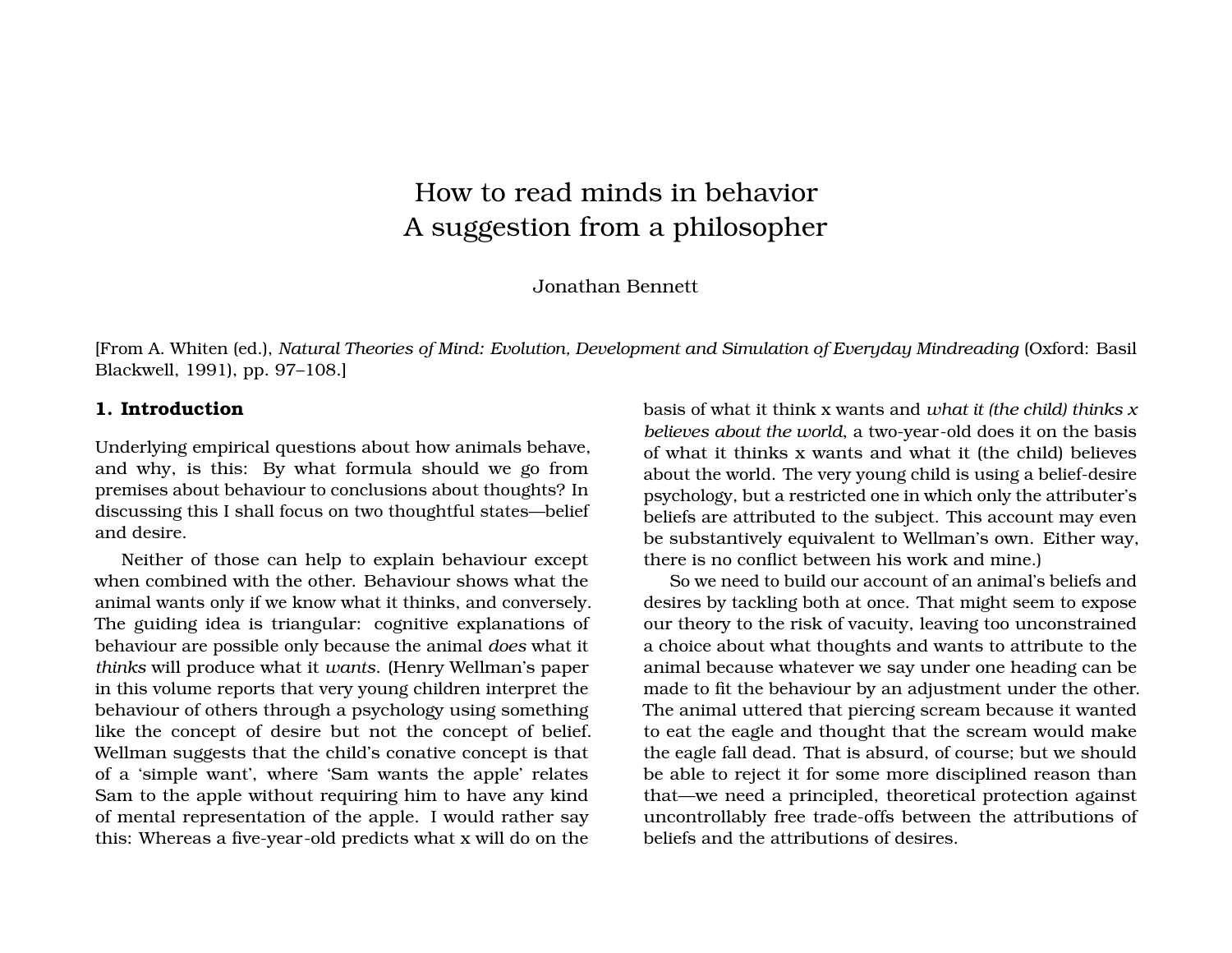We are somewhat protected because we can connect attributions of beliefs to facts about the animal's environment. The tie must be mediated by theory about what the animal is sensitive to, but there are ways of checking on that. We are further protected because we can safely attribute to animals desires that are fairly constant across time, except for changes linked to knowable changes in the animal's condition—it wanted food an hour ago but since then it has gorged, and so on. That constancy lets us check attributions of desires at one time against later attributions; and that constrains attributions further, helping to stop the slide into absurdity. If the constancy were not there, and an animal's basic desires changed rapidly with no external pointers to the changes, its behaviour would be unpredictable and therefore unexplainable. For evolutionary reasons, however, there are no such animals.

I shall now take for granted that we have principled ways of avoiding interpretations of animal behaviour that are absurd and obviously not worth entertaining.

That, however, leaves plenty of choices needing to be made, and plenty of disagreements about them. I want to clarify what is at stake in those disagreements and help to resolve them. When front line workers on animal cognition disagree about what states of mind are revealed by what behaviour, they often seem not to agree about what evidence *would* settle the disputes. Everyday working and arguing standards seem to be insecure and idiosyncratic, and it's in that situation that I shall offer some possibly helpful ideas.

# **2. The economy rule**

One popular methodological idea is the view that we should always explain behaviour as economically as possible: don't attribute cognitive states to an animal whose behaviour you can explain without invoking them, and in your cognitive

attributions don't go 'higher' on the scale than is needed to explain the behaviour. This 'economy rule' condemns saying that when the chimpanzee Sherman made the sign for a rake he wanted Austin to *think that he (Sherman) wanted the rake*, because the behaviour could as well be covered by supposing that Sherman merely wanted Austin to *bring the rake*. That condemnation seems right, and probably a lot what goes wrong in psychology and cognitive ethology comes from the kind of interpretative overreaching that the economy rule forbids.

However, the rule could not do all our work for us. If we have competing cognitive explanations that do not differ in complexity, sophistication, or whatever it is that feeds into the notion of 'higher', the rule is silent. There, at least, we need more theory.

Even where the economy rule does have something to say, we should ask for its credentials. Why should we always accept the 'lower' or more economical of two unrefuted explanations? Is it because we should always assume things to be homogeneous or unstructured unless we have positive evidence to the contrary? Why should we believe that?

Having accepted the economy rule for years, I now think that we have mistaken its status, and that no deep truth underlies it. I shall justify this in the next two sections.

# **3. The economy rule as advice**

If the rival explanations are not empirically equivalent—if they predict different behaviour—then we should look for or try to elicit further behaviour that fits only one of them. Suppose we are trying to decide whether, when the animal screams like that, this is because it wants others to climb trees or because it wants them to think there is a leopard nearby. Then we should simply try to find out which of these is right. Those hypotheses differ in what they imply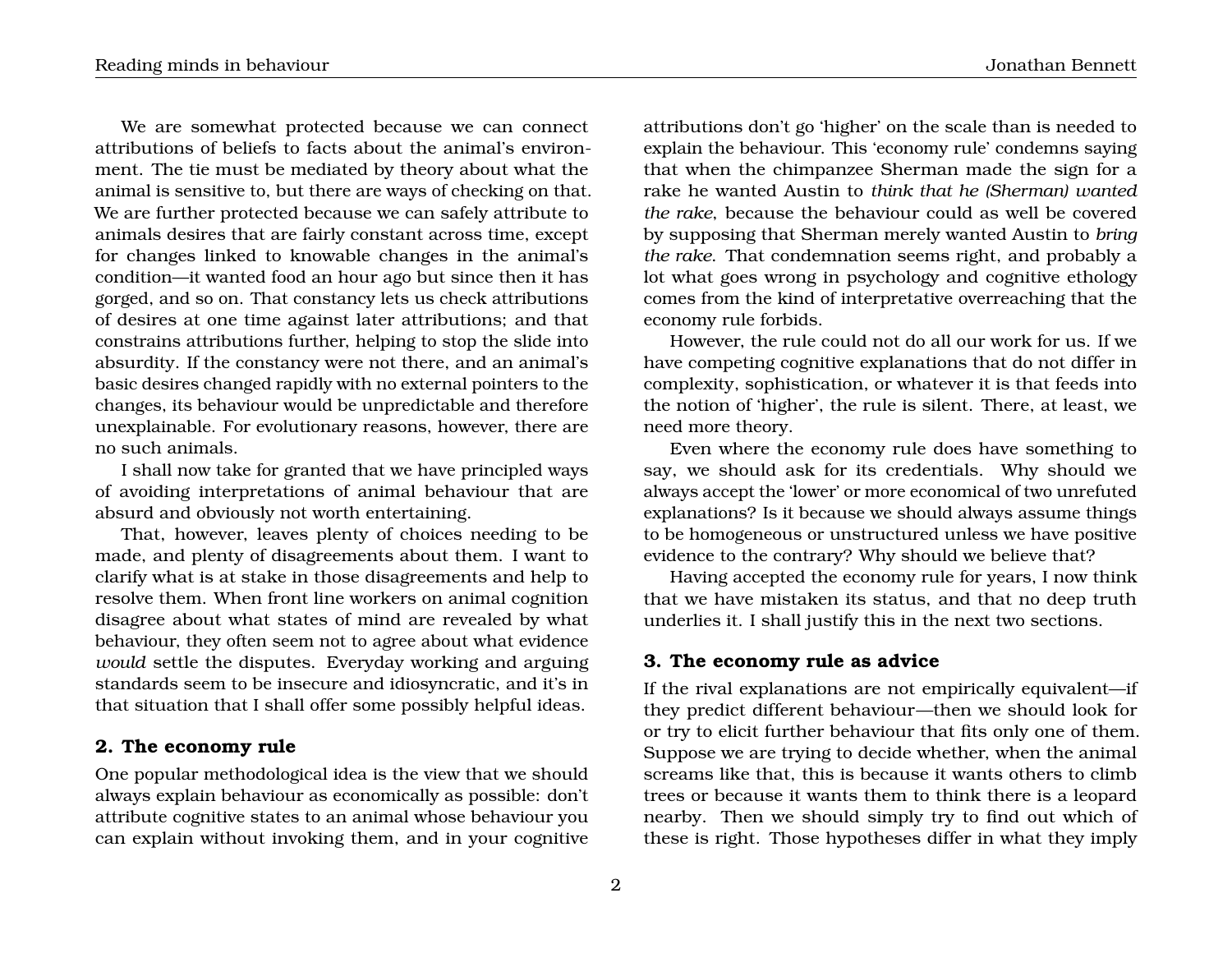for the animal's behaviour, I shall argue, and that behaviour should be the final arbiter. The economy rule does no real work here. Still, it might function as good advice, telling us to expect that the behavioural data will eventually favour the 'lower' rather than the 'higher' hypothesis, and perhaps advising us to adopt the former as our provisional opinion until the facts are in. This may be generally good advice, but only because on our planet most mentality happens to be fairly low-level. There could be planets where most vaguely goal-seeking behaviour really did involve cognition, and high-level cognition at that; on such planets the advice issued by the economy rule would be bad.

Because I am interested in the foundations of the activity of attributing cognitive states on the strength of behaviour, I exclude linguistic behaviour. Much cognition is expressed without language, and we need to understand how. Also, even where language is present, we can recognize it as language—can know that the speaker means something only because we can, independently of language, discover things about what he thinks and wants. (Or so I argue in Bennett, 1976.) But although I exclude language, my 'animals' include very young humans; and where *they* are concerned the economy rule's advice—'Expect the "lower" hypothesis to be right'—may be bad.

Andrew Whiten has remarked that the same might be true for chimpanzees. I agree. Some observed chimpanzee behaviour certainly 'feels' like an expression of fairly high-level cognition (see for example the best anecdotes in Whiten and Byrne, 1988), and even where one can produce a 'lower', deflating explanation of the data (as in Bennett, 1988) we may reasonably suspect that in some cases a 'higher' explanation is right. Eventually, however, suspicion should give way to firm evidence.

That, incidentally, will often require not merely hands-off observation of animals' natural behaviour but also conduct that is elicited from the animals by experimentally rigging their environments and their experience (cf. the papers by Verena Dasser and David Premack, and by Dorothy Cheney and Robert Seyfarth, in this volume). Experiments involve certain theoretical risks, which are the price for great practical advantages. Hands-off work is the best if it can be done; but I conjecture that definitive answers to our questions will always require experiments. For good remarks on this, see Dennett, forthcoming.

# **4. Empirically equivalent rivals**

There can be rivalry between hypotheses which, though one goes 'higher' than the other, are empirically equivalent. The 'higher' one must include something explaining why the extra psychological capacity is not used. The lower one might be:

**L:** The animal has the concepts of one, two and three, and the concept of equal-numberedness, but not the number four,

and its rival:

**H:** The animal has the concepts one, two, three, four, and equal-numberedness, but it cannot use its concept of four except in doing number comparisons between quartets and other groups.

How could we choose between these? Well, H credits the animal with two more items than L does—namely an extra concept, and a blockage to its exercise—so it makes the animal more complex than L does. Whether we should accept H depends on whether we can justify the extra complexity.

What would justify it? Well, in developing a theory of the animal's internal cognitive dynamics—about how some changes in its beliefs lead to others—we might find that our smoothest explanation for its grasp of one, two and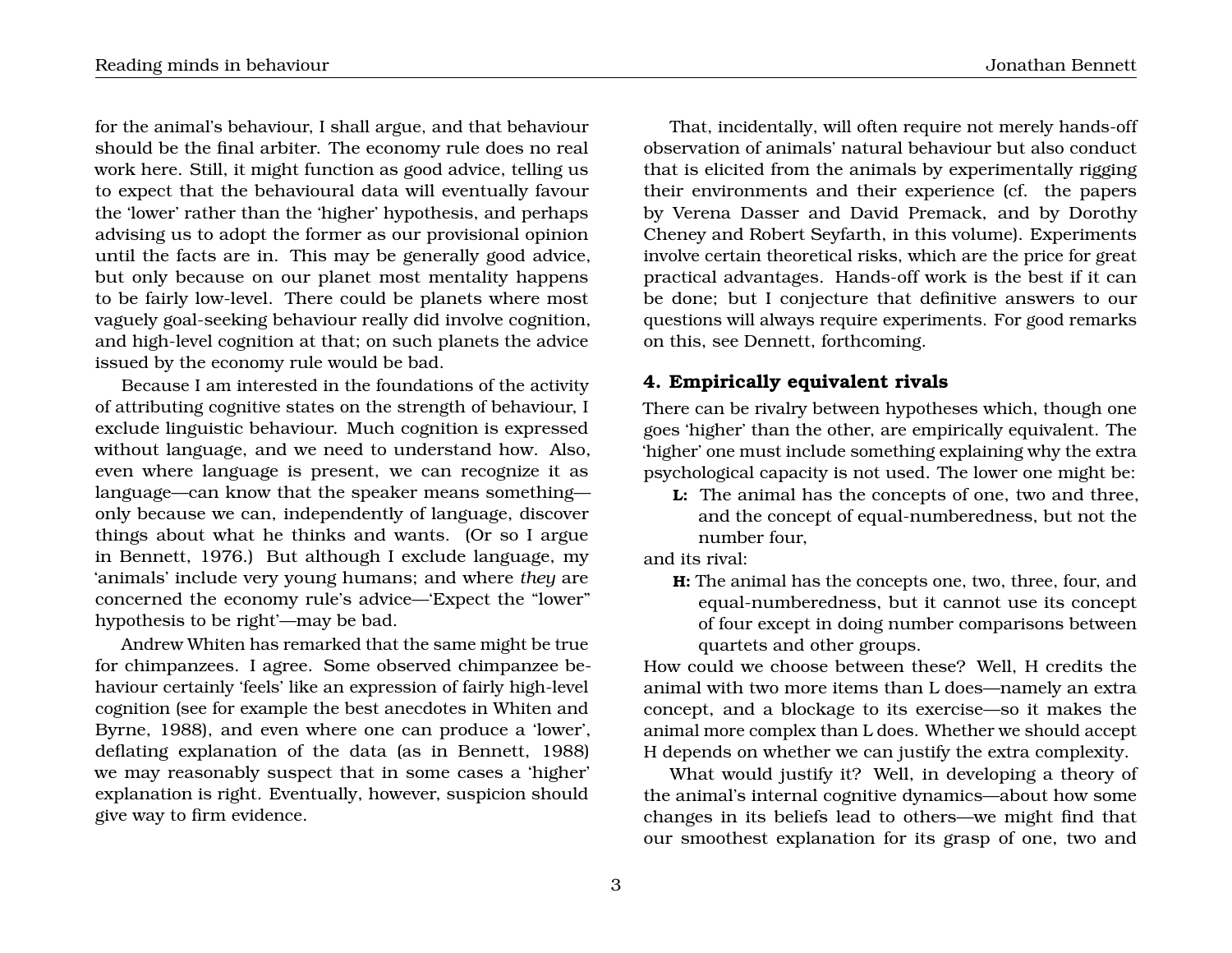three implies that it also has the concept of four; and we might have evidence for its having a natural class of cognitive obstacles that would include an inability to employ four except in that one way. In that (admittedly fanciful) case, we should prefer H; but without something like that L should be preferred, not because it is lower but because it is less complex and greater complexity is not justified. This coincides with what the economy rule says, but it comes not from that rule but from perfectly general considerations about simplicity and complexity.

# **5. A first stab at answering my question**

Faced with rival hypotheses that have different empirical consequences, I said, we should get evidence that knocks out one of them. That is easier said than done. Even harder than devising and conducting the tests is figuring out what would count as evidence for or against an hypothesis. That was my initial question: What behaviour indicates what states of mind? So far, all I have done is to take the economy rule down from the throne, while not banishing it from court. Let us start again.

Any explanation of animal behaviour is answerable to a *class* of behavioural episodes. If we have only one episode to go on, we can interpret it only by guessing what *would* happen on other relevant occasions. I shall assume henceforth that we are always trying to explain a longish sequence of behaviours, trying to bring them all under a single explanation. Suppose we have observed a class of behaviours of which something of this form this is true: 'Whenever the animal receives a stimulus of sensory kind S, it engages in behaviour of motor kind M.' For example: Whenever its visual field presents a clear sky with a black patch near the middle of it, and occupying at least 1% of the field, the animal utters a specific kind of noise.

Here are two rival explanations for this behaviour. **(i)** The animal has an innate or acquired stimulus-response disposition; it is hard- or soft-wired to make that noise upon receipt of that visual stimulus. On each occasion in the class it received such a stimulus and accordingly made the noise. **(ii)** The animal has the safety of its group as a goal. On each occasion in the class it thought it saw a predator and called to warn others of danger.

To test **(i)** we should vary the circumstances while still presenting that kind of stimulus, and see whether the animal still gives that call. To the extent that it does, the hypothesis is confirmed. Of course, the call might be triggered by another kind (or other kinds) of stimulus as well. Suppose we discover that the animal does also make such a cry whenever it gets a stimulus of some third kind, then a fourth, a fifth,. . . and on into dozens of different kinds of sensory intake, each leading to the same kind of behaviour. If this happens, we are under increasing pressure to find some unifying account of all this behaviour, some one explanation to replace the multitude of separate stimulus-response ones that we have accumulated.

**(a)** There might be no way of doing this. **(b)** Or we might find that there is after all a single sensory kind of stimulus on all the occasions—a subtle smell or a high-pitched sound—enabling us to cover all the cries by a single stimulusresponse generalization, after all. **(c)** Or we might find that we could bring all the episodes under a single generalization but not a stimulus-response one. Even if no one *sensory* kind of stimulus is shared by all the episodes—no configuration of colour, shape, smell, etc.—they may have something in common that lets us generalize across them, namely the fact that each of them *provides evidence to the animal that there is a predator nearby*. If they share that, and there is no more economical way of bringing them under a single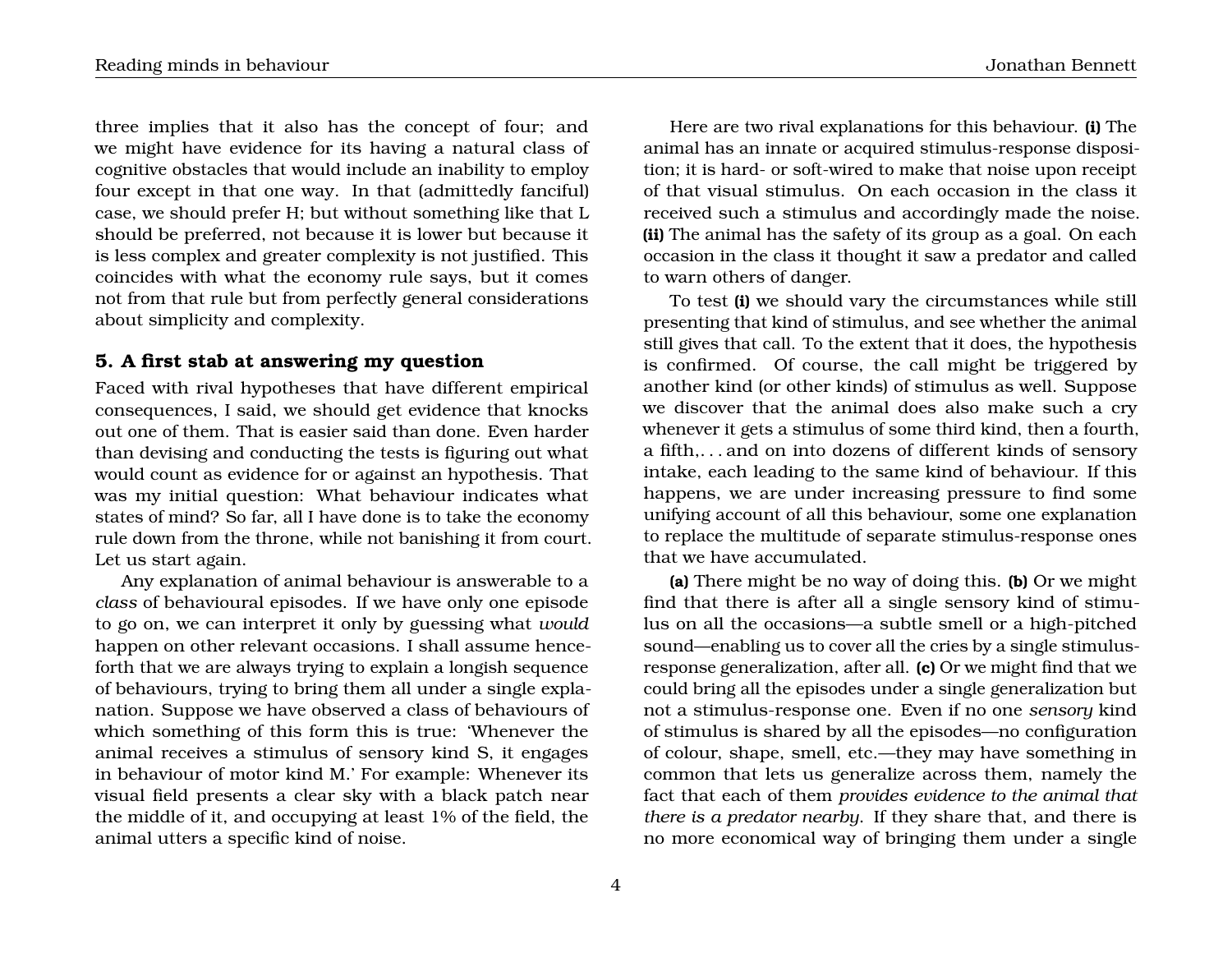generalization, that gives us evidence that the episodes are united in that way for the animal itself. That is tantamount to saying that in each episode the animal thinks there is a predator nearby.

What entitles us to bring the proposition *There is a predator nearby* into our description of the animal (through the statement that that's what it believes) is our having a class of behavioural episodes that can be united with help from the proposition *There is a predator nearby* and cannot be united in any simpler way. Our best unitary account says that in each environment where it calls *the animal has evidence that there is a predator nearby*. (What about 'There is a predator nearby'? That fact could not immediately help to explain the animal's behaviour. No fact about the environment could explain its behaviour except by being somehow registered upon or represented within the animal's mind.) The fact that we can unify the occasions with help from an embedded 'that P', and in no other way, justifies us in using an embedded 'that P' in explaining the behaviour.

I don't know a long history for the 'unification' idea proposed here, though it may have one. I propounded it in Bennett, 1964 (section 2) and Bennett, 1976; it is put to good use in Whiten and Byrne, 1988, where acknowledgment is also made to Dawkins, 1976.

The proposal is not merely about when we may explain behaviour by attributing beliefs, but also about what beliefs we may attribute. We get at belief content through what is perceived as common to all the environments in which the behaviour occurs. I shall return to this, the central theme in my paper, shortly.

First, a small correction is needed. The basic belief-desirebehaviour story must focus on beliefs about means to ends, that is, about what movements on the animal's part will bring about what it wants. We can attribute beliefs of other

sorts—e.g. that there is a predator nearby—only through attributing beliefs about means to ends, which alone are immediately tied both to wants and to behaviour. When, therefore, we hypothesize that the animal calls because it thinks *there is a predator nearby*, that should be based on the hypothesis that it calls because it wants its companions to be safe and thinks that *that cry is a means to their being safe* because it thinks there is a predator nearby.

# **6. Thoughts about thoughts: preliminary tidying**

What would count as behavioural evidence for us that our animal has a thought about some other animal's mind? This thought could be either a belief or a desire, and what it is about could be either a belief or a desire.

Or an animal might have a thought about another animal's perceptual state. Our subject animal might behave in a certain way because of what it thinks about what another animal might hear or smell or otherwise take in. Supposed evidence for that kind of thought is often misleading. Usually, behaviour that is supposed to manifest the thought 'This will stop x from seeing y' or 'This will stop x from smelling y' could just as well be manifesting the thought 'This will put a physical object between x and y' or 'This will put y upwind from x'. How to get good evidence for thoughts about perceptions or sensory states is an interesting question, but I shan't discuss it here. (The paper by Cheney and Seyfarth in this volume says interesting things about it.) My topic is the more ambitious attribution of beliefs or desires whose topic is other beliefs or desires.

Such an attribution might fit into our explanatory schema in various ways. Here is one: We have evidence that our animal wants to achieve goal G and thinks that doing A will bring this about; and we don't see how it could arrive at that belief except through attributing a certain mental state to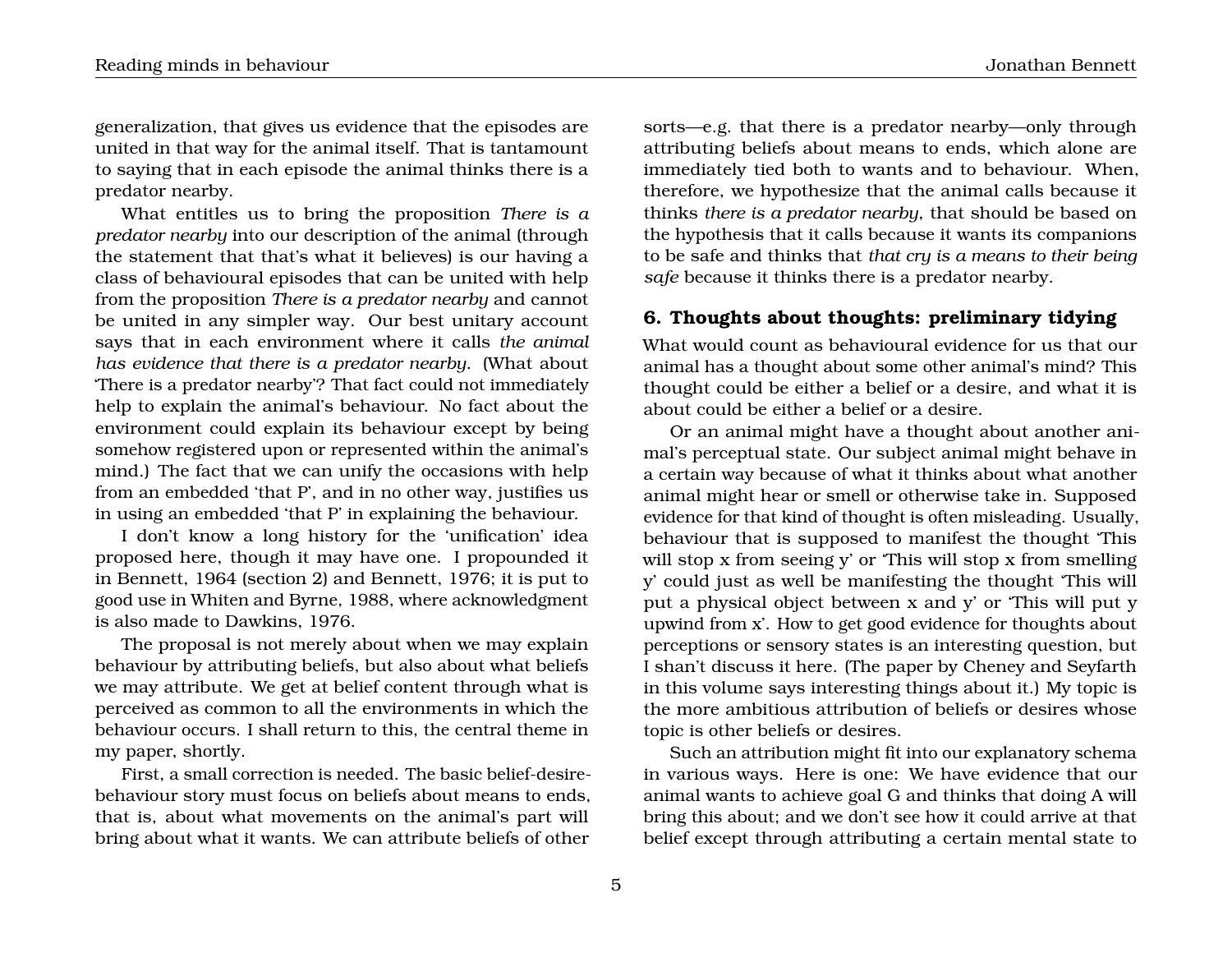some other animal. For example, we don't see how it could think its cry will make its companions safe except through thinking that the predator *wants* to eat them.

It will be hard to make that stick, however. Almost certainly, we shall be able to explain the basic attribution through the animal's thinking merely that the predator *will* eat the others if it catches them. That is, a supposed belief about a want should give way to a belief about a simple behavioural disposition if the latter covers the data as well.

I shan't discuss what would entitle us to attribute a belief about a predator's desire. I choose for detailed discussion the attribution of a desire to produce a belief. My treatment of that will indicate how in outline I would deal with the other belief-desire combinations.

### **7. Desires to produce thoughts: a dilemma**

What sort of evidence could entitle us to hypothesize that our animal behaves as it does because it *wants to produce a thought* in its companions, e.g. because it wants to get them to think there is a predator nearby?

It is highly improbable, in the nonhuman world, that our animal should want its companions to have the belief that P just for itself, as an intrinsic good. Let us focus on the less wild possibility that our animal wants its companions to believe that P because of how that belief will affect their behaviour. For example, it calls so as to get them to think there is a predator nearby, which it wants as a means to their behaving thus and so.

To be entitled to say that, we must rule out everything like this: The animal calls so as to get its companions to crawl under a bush. If they do behave thus whenever it calls, our animal may see its call as a trigger to produce the crawling, with no thought of what its companions will think. If it sometimes calls when its companions are already under bushes, that doesn't help, for it might always call so that it companions will *be* under a bush—going there or remaining there.

Objection: 'If our animal thinks that the cry will elicit the hiding behaviour, it must have some belief about *why* it will do so; and the most likely candidate for this is a belief that the cry will cause the others to believe that there is a predator nearby.' This presupposes that a means-to-end belief must be accompanied by a belief about why that means leads to that end; which is absurd. Across the centuries most human means-to-end beliefs have been merely empirical—accepted without any grasp of why they are true, simply because they are confirmed by past experience. If we can do that, why not other animals?

If our animal is to be credited with wanting to produce not merely behaviour but a belief in its companions, the evidence must be enriched—but how? We have to suppose that our animal wants to give the others a belief as a means to their using it in their behaviour, but we don't want

> evidence that: our animal calls as a means to producing a belief which it wants as a means to producing behaviour

to collapse into

evidence that: our animal calls as a means to producing behaviour,

with the intended belief dropping out, not attributed because there is no work it needs to do.

# **8. A way of escape**

I know only one solution to this dilemma. Suppose that in the series of episodes when our animal calls, its companions act variously, depending on their states and situations: if they are F, they run; if they are G, they search; if they are H, they freeze; if they are J, they climb; if they are K, they dig,. . . and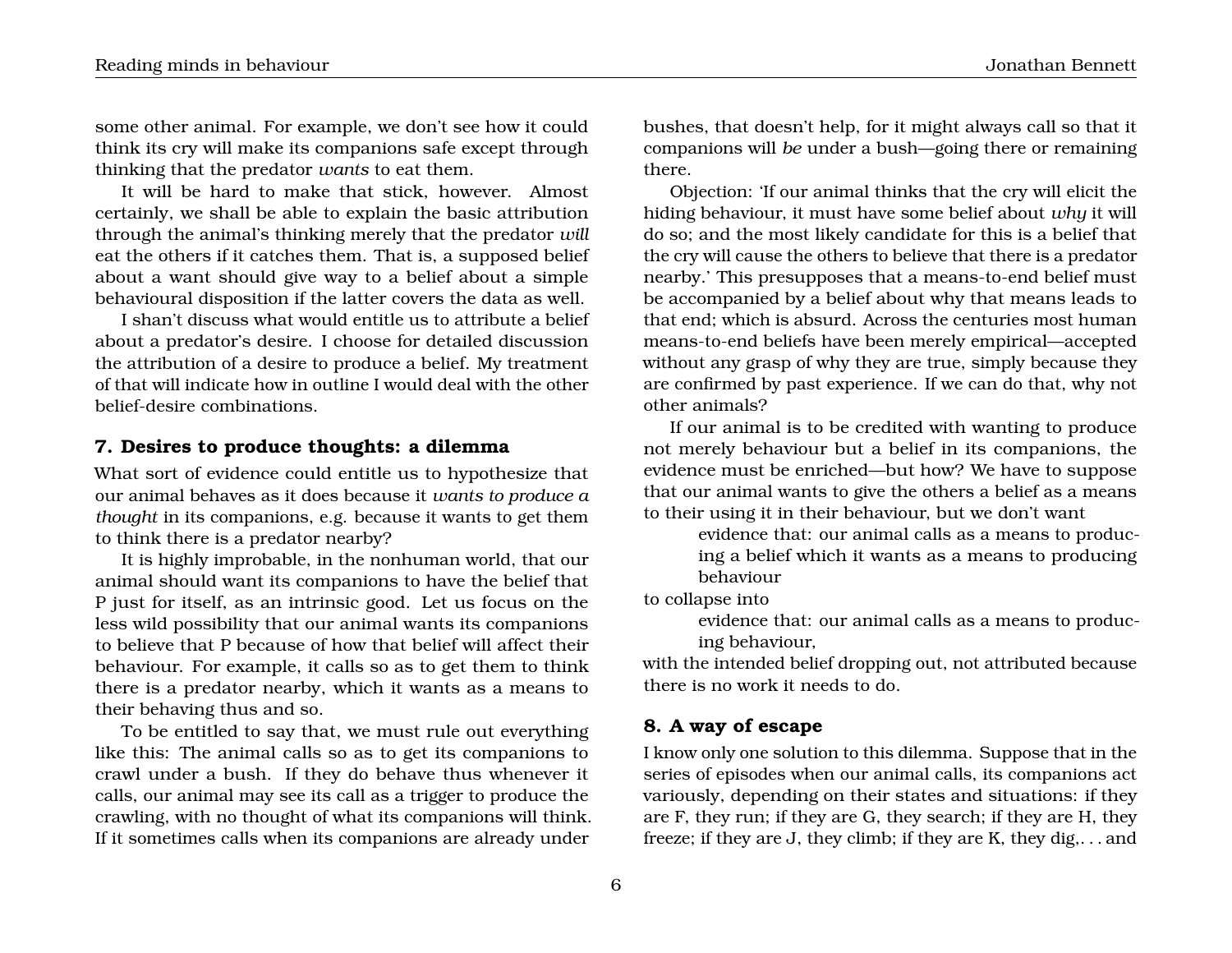so on; and whatever each animal does is appropriate to the information that there is a predator nearby. Can we still interpret our animal's purpose in calling as merely to elicit behaviour? Here is how such an interpretation would go:

> The animal's past experience has shown it that when it calls like that its companions run if they are F or search if they are G or freeze if they are H or climb if they are J or dig if they are K or. . . ., and on this occasion it wants them to run if they are F or search if they are G or freeze if they are H or climb if they are J or dig if they are K or. . . ., and so it calls.

This is now crediting our animal with a thought of implausible complexity. We can simplify the story and make it more credible by supposing that our animal unites the complex thought

> run if they are F or search if they are G or freeze if they are H or climb if they are J or dig if they are K  $or. \ldots$

into the unitary thought

behave appropriately to the fact that there is a predator nearby.

That brings their behaviour under a description—call it D—that has nested within it the complete proposition that *there is a predator nearby*. If D is our best way of unifying all the behaviours of the group, that is evidence that on those occasions the animals believe that there is a predator nearby. And if D occurs in our simplest statement of what our subject knows about its companions and of what it wants, that is evidence that when it calls it does so because it wants them to believe there is a predator nearby.

# **9. A further difficulty resolved**

This is still not right, however. In the story as I have told it, the calling animal's success on each relevant occasion consists in this: Its companions don't get eaten. Suddenly we slump back into a simple story that is purely physicalistic once more, and not psychological. What it knows from past experience is that if it gives that cry when there is a predator nearby, its companions don't get eaten; it doesn't want them to get eaten now when there is a predator nearby; so it calls again. That is not horrendously complex, and it does not credit our animal with a thought about a thought.

So we are back at square one! But if my general strategy has been right, we can see what would in principle deal with this latest trouble and—at last—have a chance of keeping us out of trouble. What is needed is that the animals have a variety of uses for the information that a predator is nearby. There is no hope of that, of course, so let us switch from predators. Suppose there is some other kind of object—call it a Quark—which our animals can use in different ways, depending on their condition and circumstances: they can eat it, shelter under it, use it to crack open coconuts,. . . and so on. If the range of appropriate responses to the information that there is a Quark nearby is sufficiently various, and if it doesn't all come together again in some one upshot of all these different activities (like escaping the predator), then we can say that the calling animal calls so as to get the others to think there is a Quark nearby. Without such variety, I can find no justification for attributing to our animal any desire to produce a belief.

I have brought us to a point that may seem to lie beyond anything that is true of actual nonhuman animals. If so, then I am committed to saying that we shan't ever get good evidence that any nonhuman animal wants to produce a belief. Maybe we could still have evidence that animals sometimes want to produce desires, or have beliefs about beliefs or desires; though I suspect that those would be no easier than the other. I don't know how pessimistic to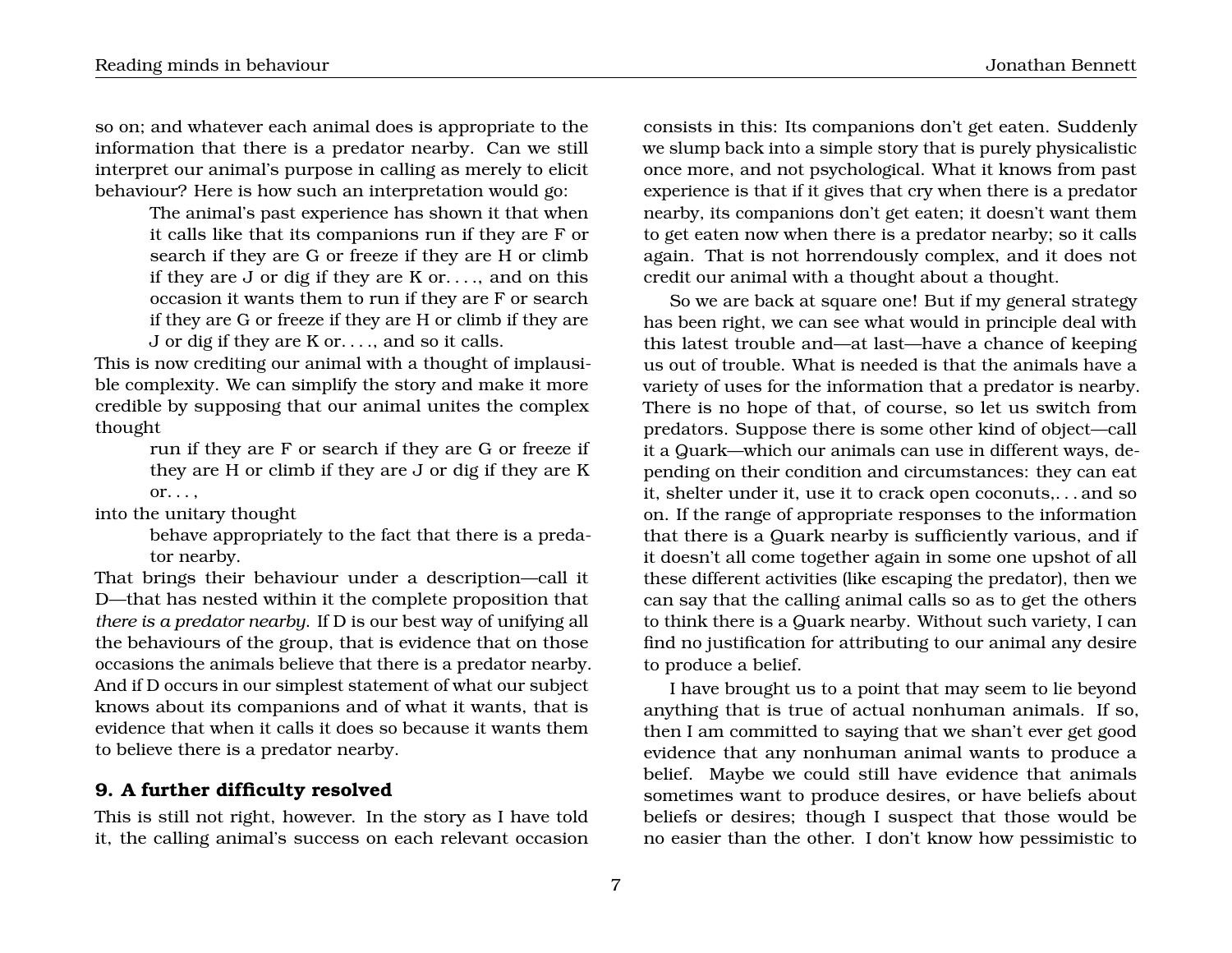be about this: it is early days yet, some observations of chimpanzee behaviour (at least) are suggestive, and there is much more experimental work to be done.

# **10. A final unsolved problem**

I have described a procedure for deciding what mental content to attribute to an animal. I have offered contentions of the form: If an animal's behaviour is thus-and-so, suchand-such thoughts can be attributed to it; and secondly I have suggested that the attributions will be unjustified if the animal's behaviour does not conform to the patterns that I have described. Never mind the second bit; let us focus on the first, which says that my procedure is correct, so that adherence to it will reliably lead to true attributions of thoughts to animals.

If my procedure is in that sense correct, *why is it correct?* What is the logical status of truths of the form 'If the animal's behaviour exhibits this and that input-output pattern then it has such and such mental content'? Two broad kinds of answer can be distinguished.

- **(a)** When we attribute a belief or desire to an animal, we are saying something about its inner state—something that goes beyond any facts about how it behaves—and the facts about its behaviour are merely reliable pointers to those inner states.
- **(b)** When we attribute a belief or desire to an animal, *all* we are doing is to say something complex about its patterns of behaviour. The behaviour is not evidence of the animal's having inner states of belief and desire; rather, to behave like that *is* to have beliefs and desires.

There is much controversy between the adherents of the two positions. In earlier decades, the friends of **(a)** would characterize beliefs and desires as 'mental' in some way that puts them outside the physical world. This Cartesian view has fallen into deserved disfavour, but **(a)** still has its friends, who say that what makes it the case that an animal thinks that P or wants G is some fact about its brain-state and not about how it behaves.

This has its attractions, and just twice in this chapter I have allowed myself turns of phrase that align me with it.

In section 5 I wrote that if a class of behavioural episodes share some feature F, 'and there is no more economical way of bringing them under a single generalization, that gives us evidence that the episodes are united [by F] for the animal itself'. That implies that when the animal has (whether in a belief or a desire) a thought that is applicable to a variety of situations, it really does *have something* that *enables* it to treat all those situations in one same way. This implies a kind of inner realism about mental content. If I wanted not to commit myself to that, and to remain free to give answer **(b)** to the status question, I ought to have written not 'that gives us evidence that the episodes are united in that way for the animal itself' but rather 'that entitles us to avail ourselves of that unity in what we say about what the animal thinks'. For a **(b)** theorist, the concepts of belief and desire are conveniences, aids in the management of certain complex facts about animal behaviour, but they don't have to correspond to items in the animal which enable it to manage its complex data.

In section 8 I wrote that if in a certain case we credit an animal with a thought about behaviour but not one about thoughts, we must credit it with a thought of implausible complexity. That was in the spirit of Premack's statement, quoted in the Introduction to this volume, that 'The ape could only be a mentalist. . . , he is not intelligent enough to be a behaviorist'. My remark and Premack's both imply that when we credit an animal with a simple thought about